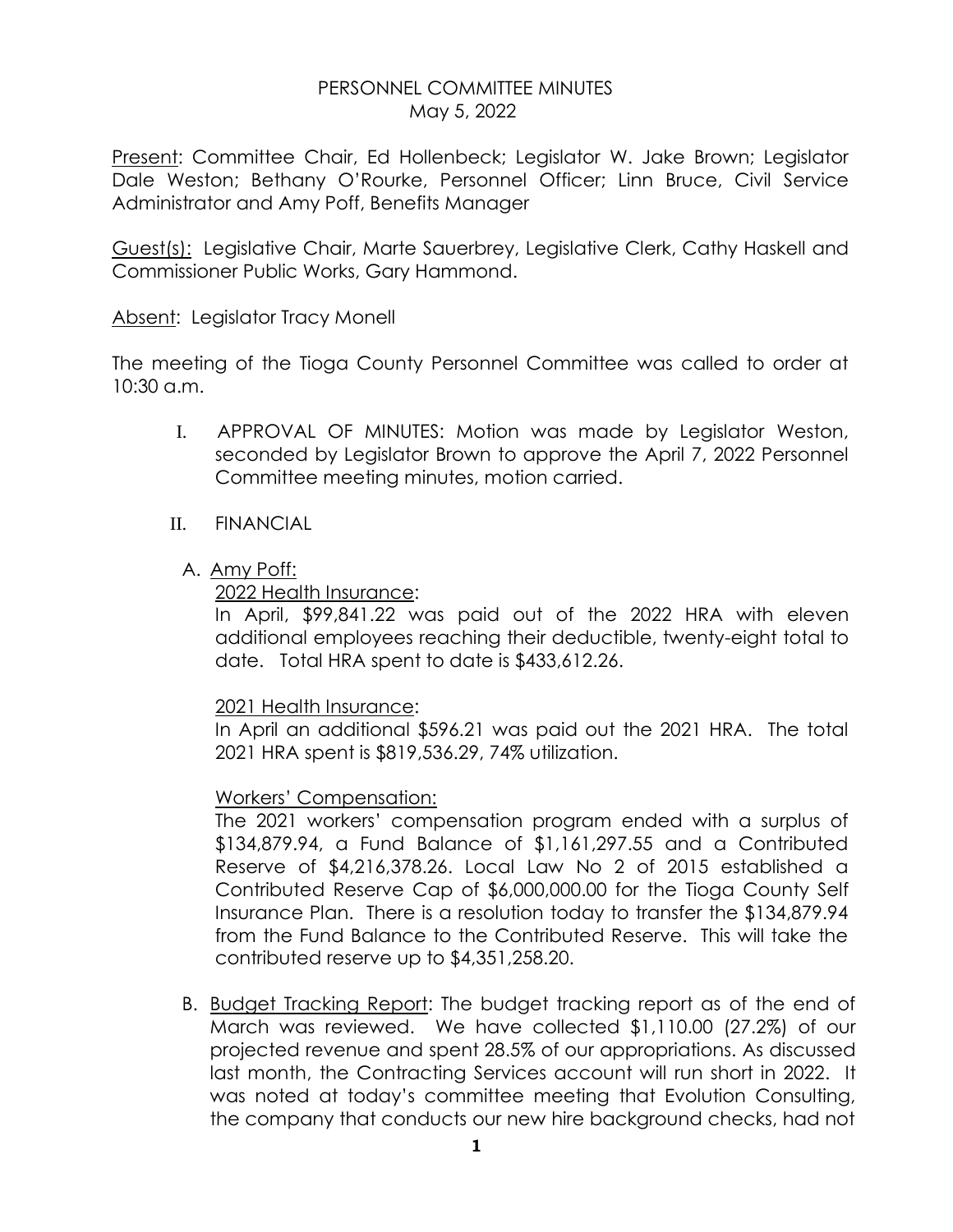billed for several background checks performed in 2020 and 2021. We received invoices in late April 2022 with these charges. This will further deplete this account. A transfer from contingency will be necessary later in the year.

III. OLD BUSINESS

Personnel Officer Recruitment: Bethany extended an offer this morning to a candidate. She will update as things progress.

Salary Study RFP: Bethany finalized the RFP documents with Pete. It will be posted on May  $16<sup>th</sup>$  with responses due June  $3<sup>rd</sup>$ . There will be a resolution in June to authorize a contract. Linn will be the liaison between the County and company chosen, Kelly will be her backup.

- IV. NEW BUSINESS None.
- V. PERSONNEL

### Linn Bruce, Civil Service Administrator:

The *Head Count Report* reflects 393 authorized full-time positions, 349 of those filled, 10 not filled/unfunded. Part-time shows 79 authorized positions, 58 filled, 3 not filled/unfunded. As of 5/2/2022, there were 34 FT and 18 PT funded vacancies.

Funded vacancies being actively recruited – BOE: Part-time Drivers and Election Worker-Offers have been extended; County Clerk: 2 Motor Vehicle License Clerks-one hire beginning later in May; DSS: Caseworkers, Principal SWE, Sr. SWE, SWE and E&T Counselor; ED&P: OSII part-time; MH: Certified A&D Counselor, Clinical Social Worker, filling a Supervising Clinical Social Worker later in May; Personnel: Personnel Officer; Probation: Accounting Associate III; PH: Public Health Nurse, Local Coordinator and Communication & e-Services Coordinator; PW: Automotive Mechanic II; Sheriff's Office: Corrections Officers, Public Safety Dispatcher, PT Cook, Deputies; Veteran's: Part-time Veterans' Service Officer.

The *Vacancies Filled-Salary Difference Report* shows hiring activity since the April report. There were ten (10) vacancies filled with a monthly impact of \$6,415.00 and year to date of \$1,546.03. The *Change in Classification Report-Salary Impact* shows no changes since last month. The *Temporary Appointments chart* shows a Seasonal Paralegal in the DA's Office 4/25/22-8/31/22 and a Seasonal Clerk in the Treasurer's Office 5/23/22-8/31/22.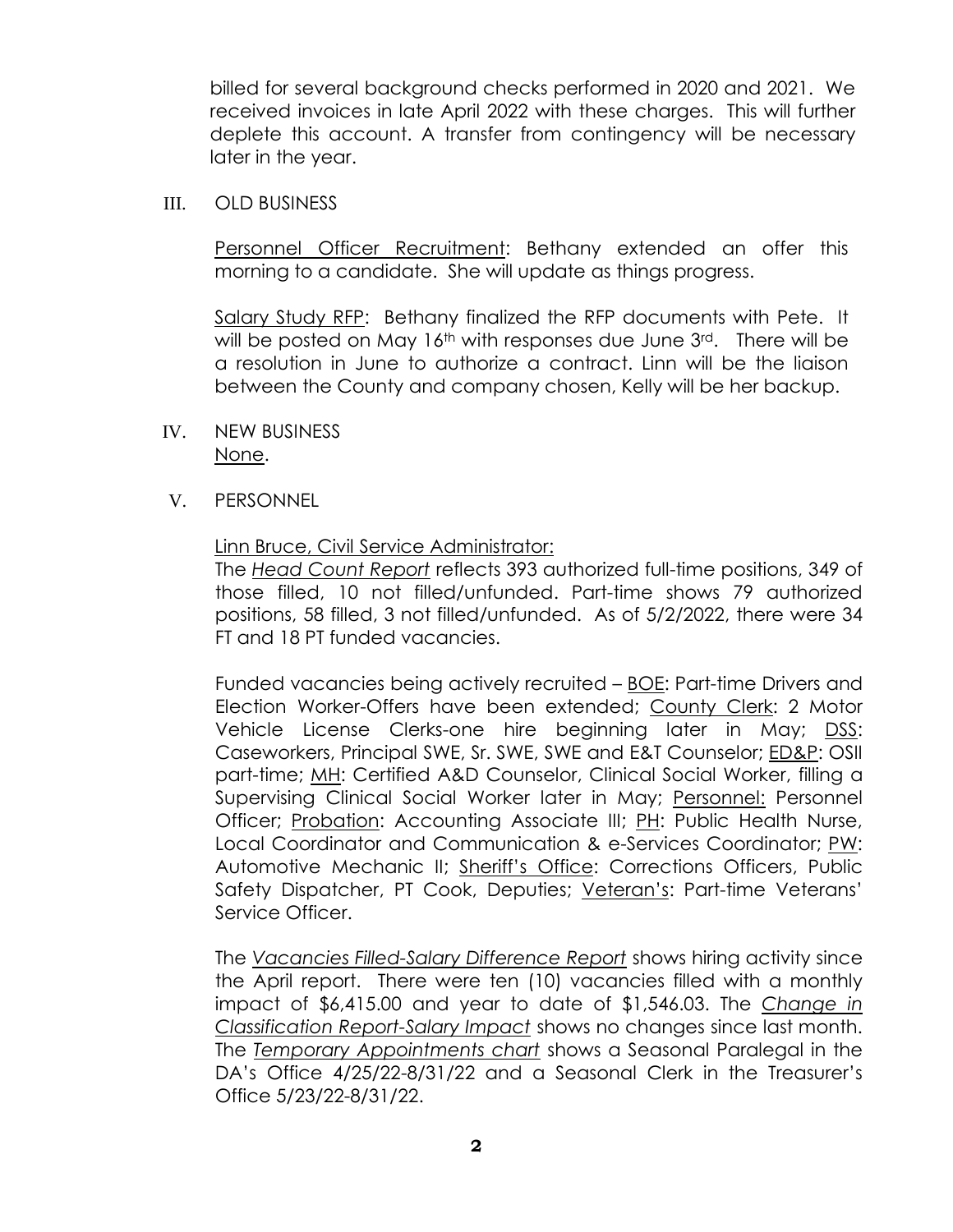#### VI. RESOLUTIONS

Appropriation of Funds, Transfer of Funds and Budget Modification (Mental Hygiene): The Mental Hygiene department has been allocated Federal aid funding for the purpose of Workforce Enhancement and Development. Mental Hygiene has identified the best use of these funds as retention incentive for the entire department's staff and training for select staff. This resolution authorizes a Budget Modification, Transfer of Funds and Appropriation of Funds for these incentives.

Authorize Out-of-Title Pay (Public Works): Due to an unexpected extended leave of absence, the work of the Mechanic Working Supervisor position will not be done by the incumbent from March 9, 2022 through June 18, 2022. The Commissioner of PW assigned Mechanic Working Supervisor duties to Dereck Grier (Auto Mechanic II) as of March 10, 2022. This resolution authorizes out-of-title pay for Derek Grier with an hourly rate increase of \$4.93 retroactive to March 10, 2022 through June 18, 2022, in accordance with the collective bargaining agreement.

Appointment of Board of Elections Drivers (Part-time): Per resolution 315-21, the Legislators authorized two part-time drivers for voting machine transportation, one Republican and one Democrat, effective January 1, 2022. The Election Commissioners have selected candidates to fill said vacancies. This resolution appoints C. Truman and K. Smith as Drivers PT effective May 11, 2022 at a rate of \$15.00/hr.

Authorize Wage Reallocations within CSEA Salary Schedule (Public Works): The Federal Department of Transportation imposed much stricter and costly requirements for obtaining a Commercial Drivers' License (CDL). These new requirements impact recruiting of new CDL drivers and place greater importance of retaining existing staff. The Commissioner of Public Works noted a disparity between the Highway titles which require CDLs and the titles which do not require CDLs. After review by the Personnel Officer, two Highway positions need reclassifying to distinguish them from other positions that currently have the same title but do not require a CDL. The Legislature is supportive of reallocating those titles which require CDLs. This resolution reclassifies one position of Mechanic Working Supervisor to Heavy Mechanic Working Supervisor and one position of Working Supervisor to Highway Working Supervisor effective June 4, 2022 with both new titles requiring a CDL.

Effective June 4, 2022 the wages of Heavy Mechanic Working Supervisor, Highway Working Supervisor HEO Site Leader, HEO III, HEO II,